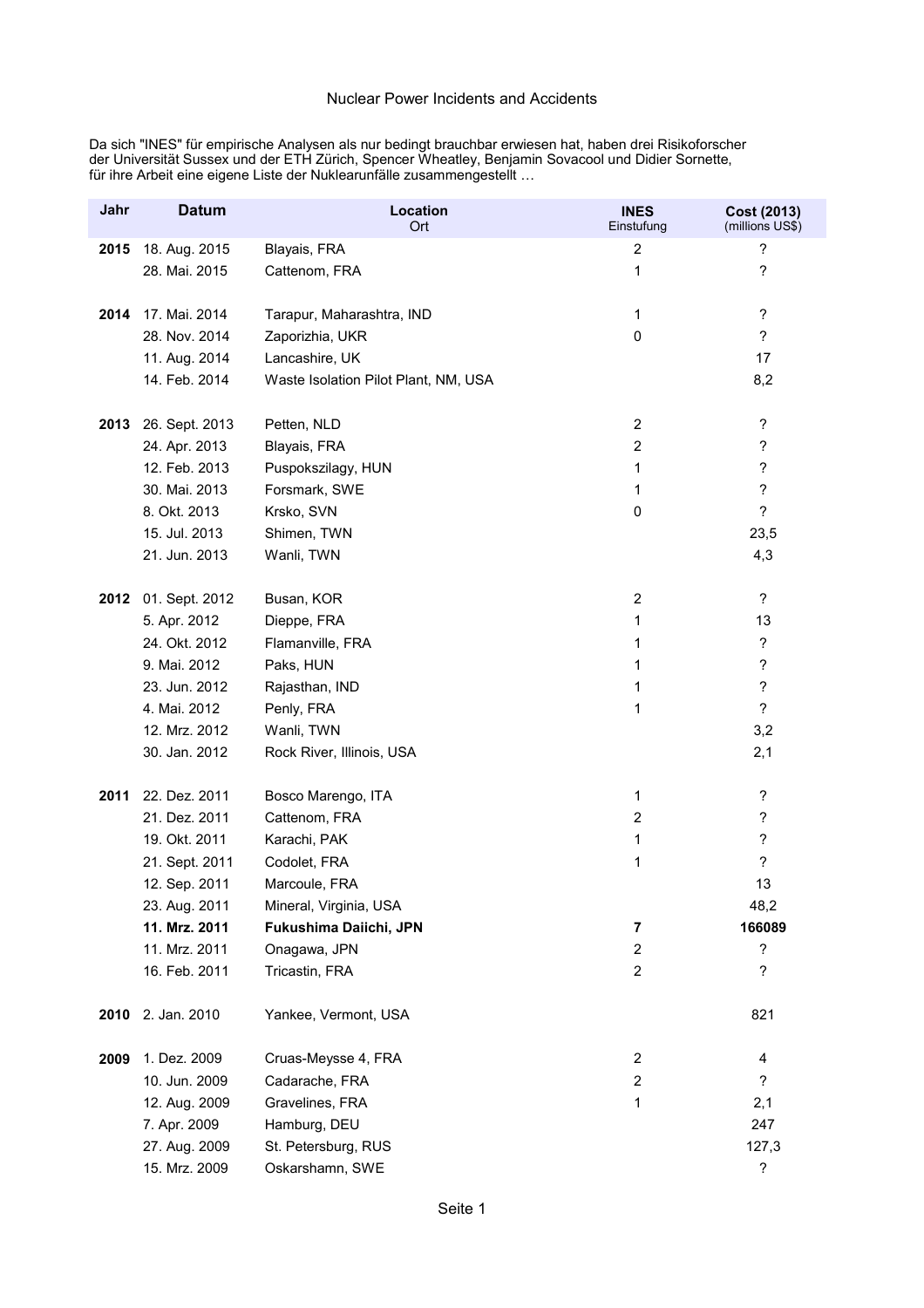| Jahr | <b>Datum</b>       | <b>Location</b><br>Ort               | <b>INES</b><br>Einstufung | Cost<br>(millions US\$ 2013) |
|------|--------------------|--------------------------------------|---------------------------|------------------------------|
| 2008 | 13. Jul. 2008      | Tricastin, FRA                       | 1                         | 8,6                          |
|      | 27. Aug. 2008      | Tihange, BEL                         | 1                         | $\overline{\phantom{a}}$     |
|      | 4. Jul. 2008       | Fukushima, JPN                       |                           | 53                           |
|      | 4. Jul. 2008       | Ayrshire and Suffolk, UK             |                           | 12                           |
|      | 4. Jun. 2008       | Ljubljana, SVN                       |                           | 12                           |
| 2007 | 18. Jul. 2007      | Kashiwazaki, JPN                     |                           | 2,1                          |
| 2006 | 24. Dez. 2006      | Jadugoda, IND                        |                           | 28,9                         |
|      | 27. Jul. 2006      | Forsmark, SWE                        |                           | 12                           |
|      | 6. Mrz. 2006       | Erwin, Tennessee, USA                | $\boldsymbol{2}$          | 115                          |
|      | 24. Feb. 2006      | Rock River, Illinois, USA            |                           | 3,2                          |
| 2005 | 4. Aug. 2005       | Indian Point, NY, USA                |                           | 34,2                         |
|      | 28. Jun. 2005      | Forsmark, SWE                        | $\overline{c}$            | 11,8                         |
|      | 16. Jun. 2005      | Braidwood, Illinois, USA             |                           | 48                           |
|      | 1. Mai. 2005       | Kozloduy-5, BGR                      | $\overline{c}$            | $\overline{?}$               |
|      | 19. Apr. 2005      | Sellafield, Thorp, UK                | 3                         | 76                           |
|      | 2004 9. Aug. 2004  | Mihama, Fukui Prefecture, JPN        | 1                         | 10,7                         |
|      | 16. Mai. 2004      | Cattenom-2, Lorraine, FRA            | 1                         | 13,9                         |
| 2003 | 19. Nov. 2003      | La Hague, FRA                        | $\overline{c}$            | $\overline{?}$               |
|      | 10. Apr. 2003      | Paks, HUN                            | 3                         | 43                           |
|      | 15. Jan. 2003      | Bridgman, Michigan, USA              |                           | 12                           |
|      | 2002 22. Nov. 2002 | Tihange-2, BEL                       | $\overline{c}$            | $\overline{\phantom{a}}$     |
|      | 22. Okt. 2002      | Kalpakkam, IND                       |                           | 35                           |
|      | 16. Feb. 2002      | Davis Besse, Oak Harbor, Ohio, USA   |                           | 167                          |
|      | 21. Jan. 2002      | Centre de stockage de la Manche, FRA | 1                         | 119                          |
|      | 21. Jan. 2002      | Flamanville, FRA                     |                           | 104                          |
| 2001 | 14. Dez. 2001      | Brunsbüttel, DEU                     | 1                         | ?                            |
|      | 12. Aug. 2001      | Philippsburg, DEU                    | $\overline{c}$            | ?                            |
|      | 18. Mrz. 2001      | ?, TWN                               |                           | $\overline{?}$               |
| 1999 | 27. Dez. 1999      | Blayais, FRA                         | $\overline{c}$            | 63,1                         |
|      | 30. Sept. 1999     | Tokaimura, JPN                       | 4                         | 63                           |
|      | 29. Sept. 1999     | Lower Alloways Creek, NJ, USA        |                           | 2,1                          |
|      | 18. Jun. 1999      | Shika, Ishikawa, JPN                 | $\overline{c}$            | 39,6                         |
|      | 25. Mai. 1999      | Waterford, Connecticut, USA          |                           | 8,6                          |
| 1997 | 3. Nov. 1997       | Tokaimura, JPN                       | 3                         | $\overline{\cdot}$           |
|      | 9. Sept. 1997      | Bridgman, Michigan, USA              |                           | 12,8                         |
|      | 17. Jun. 1997      | Nizhny Novgorod, RUS                 |                           | $\overline{\phantom{a}}$     |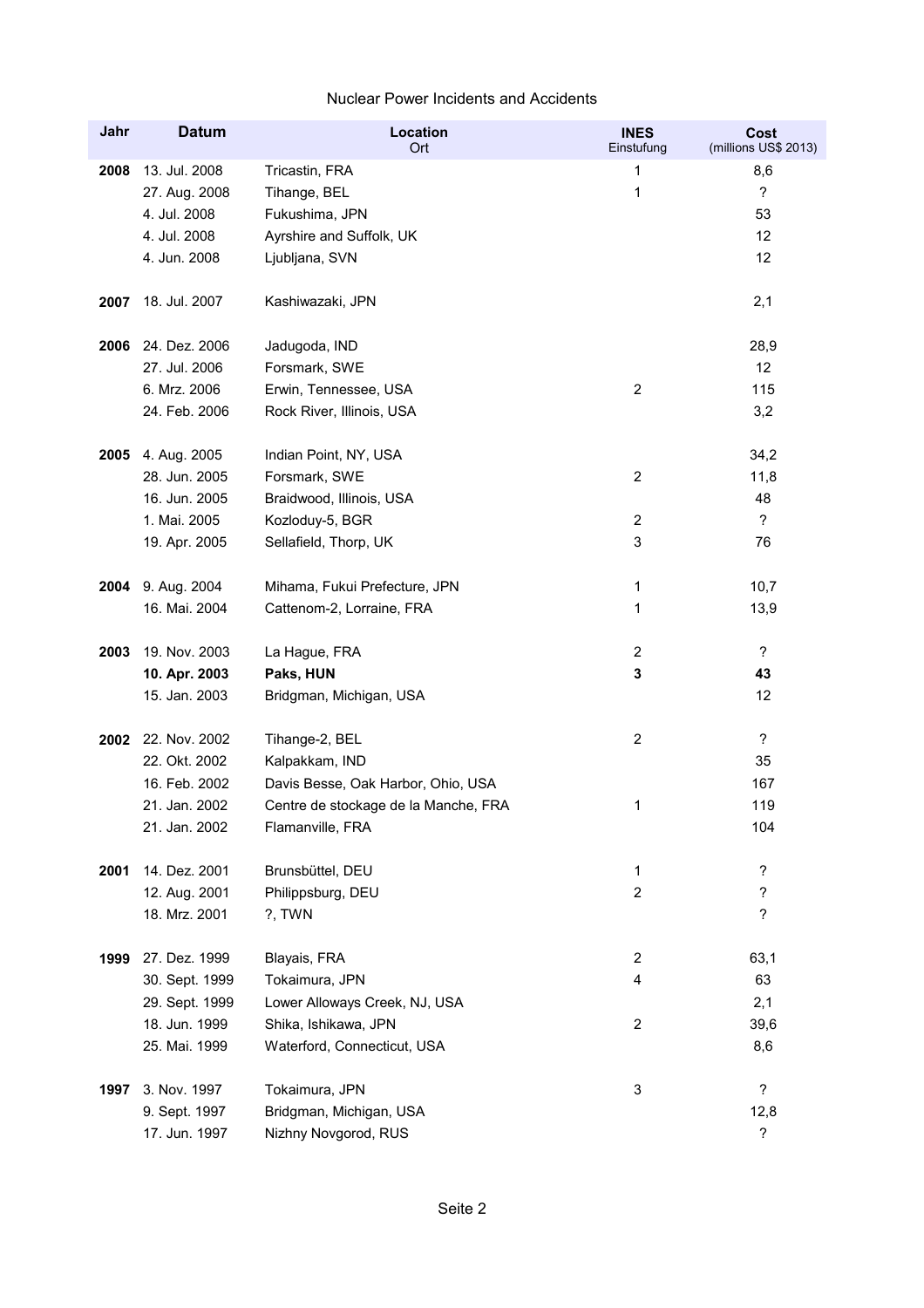| Jahr | <b>Datum</b>      | Location<br>Ort                        | <b>INES</b><br>Einstufung | Cost<br>(millions US\$ 2013) |
|------|-------------------|----------------------------------------|---------------------------|------------------------------|
| 1996 | 20. Sept. 1996    | LaSalle, Senaca, Illinois, USA         |                           | 84                           |
|      | 5. Sept. 1996     | Clinton, Illinois, USA                 |                           | 45                           |
|      | 2. Sept. 1996     | Crystal River, Florida, USA            |                           | 444                          |
|      | 15. Mai. 1996     | Morris, Grundy County, Illinois, USA   |                           | $\overline{\phantom{a}}$     |
|      | 20. Feb. 1996     | Millstone, Waterford, Connecticut, USA |                           | 298                          |
| 1995 | 8. Dez. 1995      | Tsuruga, JPN                           |                           | 15500                        |
|      | 16. Mai. 1995     | Salem, New Jersey, USA                 |                           | 40                           |
|      | 2. Feb. 1995      | Kota, Rajasthan, IND                   |                           | 328                          |
|      | 14. Jan. 1995     | Maine Yankee, Wiscasset, Maine, USA    |                           | 73                           |
| 1993 | 25. Dez. 1993     | Fermi-2, Newport, Michigan, USA        |                           | 78                           |
|      | 6. Apr. 1993      | Seversk, Tomsk 7, RUS                  | 4                         | 51,4                         |
|      | 31. März 1993     | Bulandshahr, Uttar Pradesh, IND        |                           | 258                          |
|      | 2. März 1993      | Soddy-Daisy, Tennessee, USA            |                           | 3,2                          |
|      | 27. Feb. 1993     | Indian Point, Buchanan, NY, USA        |                           | 2,1                          |
|      | 3. Feb. 1993      | Bay City, Texas, USA                   |                           | 3,2                          |
|      | 1992 2. Aug. 1992 | Pickering, CAN                         |                           | $\ddot{?}$                   |
|      | 28. Jun. 1992     | Barseback-2, SWE                       | $\overline{c}$            | $\overline{?}$               |
|      | 13. Mai. 1992     | Tarapur, Maharashtra, IND              |                           | 2,1                          |
|      | 21. Apr. 1992     | Brunswick, Southport, NC, USA          |                           | 2,1                          |
| 1991 | 17. Nov. 1991     | Nine Mile Point, NY, USA               |                           | 5,4                          |
|      | 3. Apr. 1991      | Shearon Harris, USA                    |                           | $\boldsymbol{\mathcal{P}}$   |
|      | 9. Feb. 1991      | Mihama-2, JPN                          |                           | $\overline{\phantom{a}}$     |
| 1989 | 24. Nov. 1989     | Greifswald, DEU (Lubmin)               |                           | 15,5                         |
|      | 19. Okt. 1989     | Vandellos, ESP                         | 3                         | 930,9                        |
|      | 9. Okt. 1989      | Hadden Neck, USA                       |                           | 12,9                         |
|      | 10. Sept. 1989    | Tarapur, Maharashtra, IND              |                           | 89,9                         |
|      | 17. Mrz. 1989     | Lusby, Maryland, USA                   |                           | 139                          |
|      | 5. Mrz. 1989      | Tonopah, Arizona, USA                  |                           | 16                           |
| 1988 | 22. Nov. 1988     | Pickering, Ontario, CAN                |                           | 6,6                          |
|      | 10. Sept. 1988    | Surry, Virginia, USA                   |                           | 10,7                         |
|      | 18. Juni 1988     | Tihange-1, BEL                         |                           | $\overline{\phantom{a}}$     |
|      | 12. Mai 1988      | Civaux, FRA                            | 2                         | $\ddot{\phantom{0}}$         |
|      | 29. März 1988     | Wolf Creek, Burlington, Kansas, USA    |                           | $\ddot{?}$                   |
|      | 25. März 1988     | Pickering, Ontario, CAN                |                           | 5,5                          |
| 1987 | 19. Dez. 1987     | Nine Mile Point, NY, USA               |                           | 176                          |
|      | 17. Dez. 1987     | Biblis, Hessen, DEU                    | 1                         | 15                           |
|      | 4. Mai 1987       | Kalpakkam, IND                         |                           | 352                          |
|      | 12. Apr. 1987     | Triscastin, FRA                        |                           | 59                           |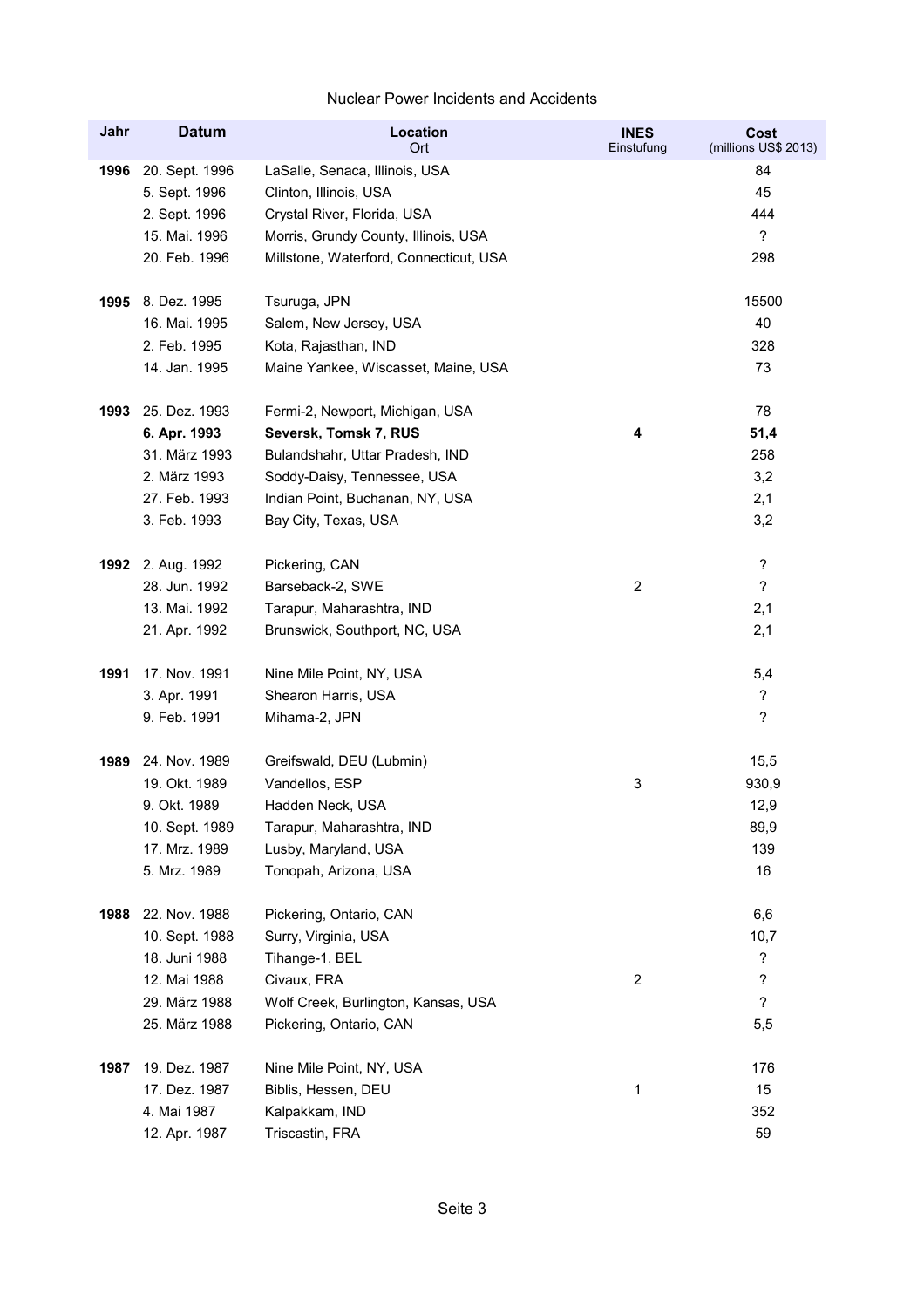| Jahr | <b>Datum</b>   | Location<br><b>Ort</b>                     | <b>INES</b><br>Einstufung | Cost<br>(millions US\$ 2013) |
|------|----------------|--------------------------------------------|---------------------------|------------------------------|
| 1986 | 9. Dez. 1986   | Surry, Virginia, USA                       |                           | 2,8                          |
|      | 22. Mai 1986   | La Hague, FRA                              |                           | 5,4                          |
|      | 22. Mai 1986   | Peach Bottom, Delta, Pennsylvania, USA     |                           | 462,2                        |
|      | 4. Mai 1986    | THTR 300, Hamm-Uentrop, DEU                |                           | 308,2                        |
|      | 26. Apr. 1986  | Tschernobyl, Kiev, UKR                     | 7                         | 259336                       |
|      | 11. Apr. 1986  | Pilgrim, Plymouth, Massachusetts, USA      |                           | 1156,7                       |
| 1985 | 26. Dez. 1985  | Rancho Seco, Clay Station, California, USA |                           | 776,8                        |
|      | 18. Dez. 1985  | Lacey and Ocean, New Jersey, USA           |                           | 3,8                          |
|      | 3. Sept. 1985  | Browns Ferry, Athens, Alabama, USA         |                           | 2150                         |
|      | 22. Aug. 1985  | Soddy-Daisy, Tennessee, USA                |                           | 40,7                         |
|      | 14. Juni 1985  | Buenos Aires, ARG                          |                           | 11,2                         |
|      | 9. Juni 1985   | Davis Besse, Oak Harbor, Ohio, USA         |                           | 26,8                         |
| 1984 | 15. Sept. 1984 | Browns Ferry, Athens, Alabama, USA         |                           | 129                          |
|      | 17. Juli 1984  | Sellafield, UK                             | 3                         | 33,4                         |
|      | 13. Juni 1984  | Fort St. Vrain, Platteville, Colorado, USA |                           | 25,7                         |
|      | 18. Apr. 1984  | Peach Bottom, Delta, Pennsylvania, USA     |                           | 26                           |
|      | 14. Apr. 1984  | Bugey, FRA                                 |                           | 2,1                          |
| 1983 | 10. Dez. 1983  | Pilgrim, Plymouth, Massachusetts, USA      |                           | 4,3                          |
|      | 1. Nov. 1983   | Sellafield, UK                             | 3                         | 44                           |
|      | 26. Sept. 1983 | Arkansas One, Russellville, USA            |                           | 4,1                          |
|      | 23. Sept. 1983 | Buenos Aires, ARG                          | 4                         | 76                           |
|      | 7. Sept. 1983  | Browns Ferry, Athens, Alabama, USA         |                           | 39,6                         |
|      | 1. Aug. 1983   | Pickering-2, CAN                           |                           | 1009                         |
|      | 9. März 1983   | Gravel Neck, Surry County, Virginia, USA   |                           | 2,2                          |
|      | 26. Feb. 1983  | Pierce, Florida, USA                       |                           | 62,1                         |
|      | 12. Feb. 1983  | Fork River, New Jersey, USA                |                           | 37,5                         |
| 1982 | 9. Sept. 1982  | Chernobyl, UKR                             | 5                         | 1100                         |
|      | 18. Juni 1982  | Oconee, Senaca, SC, USA                    |                           | 11,8                         |
|      | 25. März 1982  | Indian Point, Buchanan, NY, USA            |                           | 64,2                         |
|      | 20. März 1982  | Nine Mile Point, Lycoming, NY, USA         |                           | 52,4                         |
|      | 26. Feb. 1982  | San Clemente, CA, USA                      |                           | 1,1                          |
| 1981 | 1. Okt. 1981   | Sellafield, UK                             | 3                         | 9                            |
|      | 20. Sept. 1981 | Baxley, Georgia, USA                       |                           | 1,1                          |
|      | 8. März 1981   | Tsuruga, JPN                               | $\overline{c}$            | 3,2                          |
|      | 11. Feb. 1981  | Florida City, USA                          |                           | 2,1                          |
| 1980 | 22. Nov. 1980  | San Onofre, CA, USA                        |                           | $\overline{\phantom{a}}$     |
|      | 22. Sept. 1980 | Sellafield, UK                             | 3                         | 55                           |
|      | 1. Sept. 1980  | Sosnowy Bor, USSR                          |                           | ?                            |
|      | 13. März 1980  | Saint-Laurent, FRA                         | $\overline{\mathbf{4}}$   | 26                           |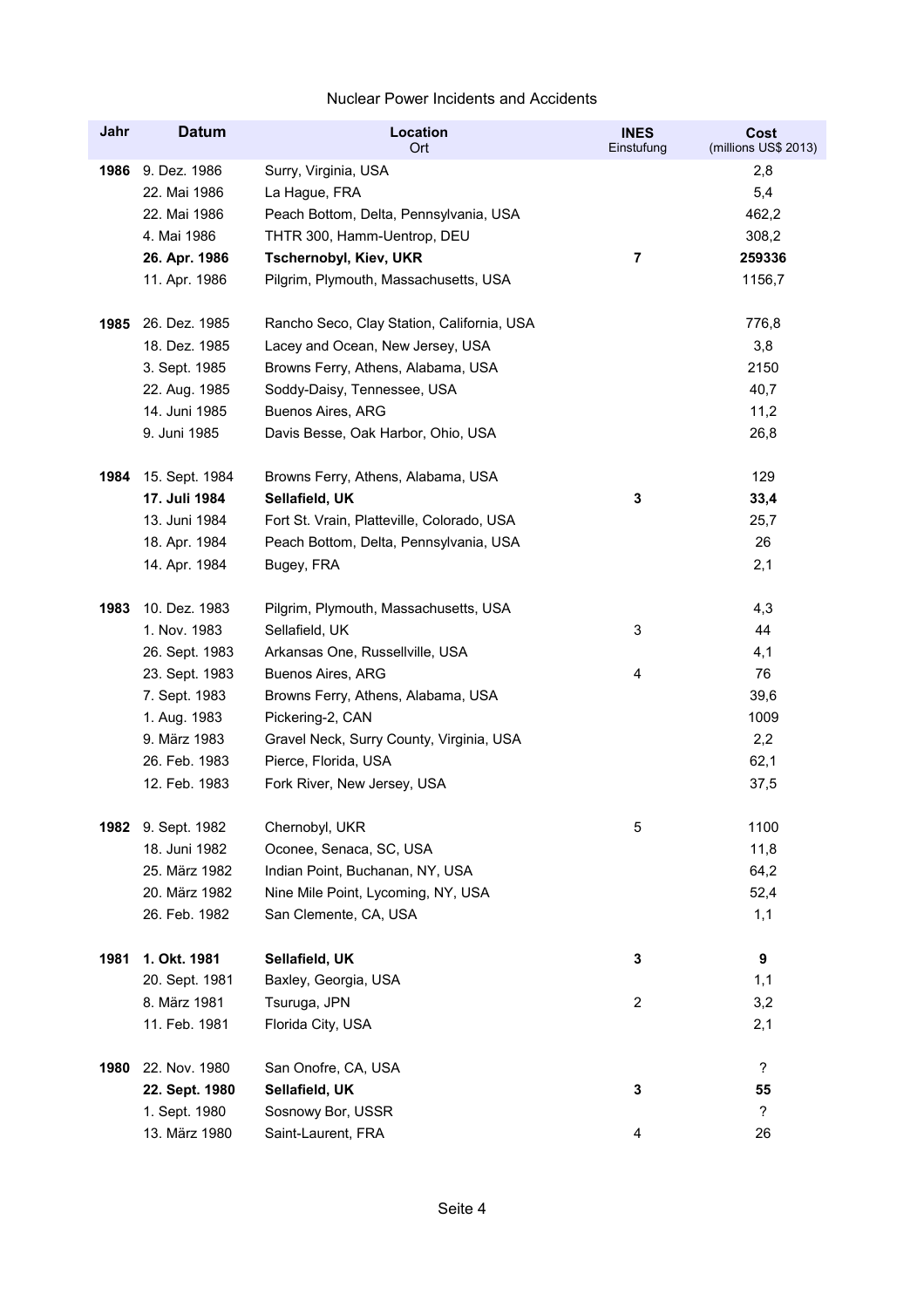| Jahr | <b>Datum</b>       | <b>Location</b><br>Ort               | <b>INES</b><br>Einstufung | Cost<br>(millions US\$ 2013) |
|------|--------------------|--------------------------------------|---------------------------|------------------------------|
| 1979 | 12. Sept. 1979     | Mihama, JPN                          |                           | 12,8                         |
|      | 11. Sept. 1979     | Sellafield, UK                       | 4                         | 87                           |
|      | 25. Juli 1979      | Saclay, FRA                          |                           | 5,4                          |
|      | 16. Juli 1979      | Sellafield, UK                       | 3                         | 30                           |
|      | 28. März 1979      | Loir-et-Cher, FRA                    | 4                         | 25,7                         |
|      | 28. März 1979      | TMI Harrisburg, Pennsylvania, USA    | 5                         | 10910                        |
|      | 4. Feb. 1979       | Surry, Virginia, USA                 |                           | 13,9                         |
| 1977 | 10. Juni 1977      | Waterford, Connecticut, USA          |                           | 17,1                         |
|      | 22. Feb. 1977      | Jaslovske Bohunice, CS               | 4                         | 1964,5                       |
|      | 1. Jan. 1977       | Beloyarsk, USSR                      | 5                         | 3500                         |
|      | 1976 5. Jan. 1976  | Jaslovske Bohunice, CS               |                           | ?                            |
|      | 1975 7. Dez. 1975  | Greifswald, East Germany             | 3                         | 519                          |
|      | 30. Nov. 1975      | Leningrad, RUS                       | 4                         | 99,5                         |
|      | 5. Nov. 1975       | Coooper, Brownville, Nebraska, USA   |                           | 15                           |
|      | 22. März 1975      | Browns Ferry, Alabama, USA           |                           | 281                          |
|      | 1974 31. Okt. 1974 | Morris, Grundy County, Illinois, USA |                           | 4,4                          |
|      | 6. Feb. 1974       | Sosnowy Bor, Leningrad, USSR         | 4                         | 11,4                         |
| 1973 | 26. Sep. 1973      | Sellafield, UK                       | 4                         | 990                          |
|      | 11. Aug. 1973      | Palisades, Michigan, USA             |                           | 11,8                         |
|      | 1972 21. Dez. 1972 | Pawling, NY, USA                     | 4                         | 788,4                        |
|      | 6. Dez. 1972       | Sellafield, UK                       | 3                         | 98                           |
|      | 27. Juli 1972      | Surry, Virginia, USA                 |                           | 1,2                          |
| 1971 | 15. Dez. 1971      | Sellafield, UK                       | 3                         | 180                          |
|      | 16. Juli 1971      | Quad Cities, Cordova, Illinois, USA  |                           | 1,1                          |
|      | 19. März 1971      | Sellafield, UK                       | 3                         | 1330                         |
|      | 11. Feb. 1971      | Moscow, RUS                          | 4                         | $\overline{?}$               |
| 1970 | 29. Nov. 1970      | Sellafield, UK                       | 3                         | 100                          |
|      | 8. Juni 1970       | Lawrence Livermore, CA, USA          | 4                         | 60,1                         |
|      | 10. März 1970      | Sellafield, UK                       | 3                         | 150                          |
|      | 10. Feb. 1970      | Sellafield, UK                       | 3                         | 100                          |
| 1969 | 12. Okt. 1969      | Sellafield, UK                       | 4                         | 2500                         |
|      | 17. Okt. 1969      | Saint-Laurent, FRA                   | 4                         | 541,4                        |
|      | 11. Mai 1969       | Rocky Flats, USA                     | 4                         | 425,2                        |
|      | 1. Mai 1969        | Stockholm, SWE                       |                           | 16,1                         |
|      | 5. März 1969       | Sellafield, UK                       | 3                         | 84,5                         |
|      | 21. Jan. 1969      | Lucens, Canton of Vaud, CHE          | 5                         | 25,7                         |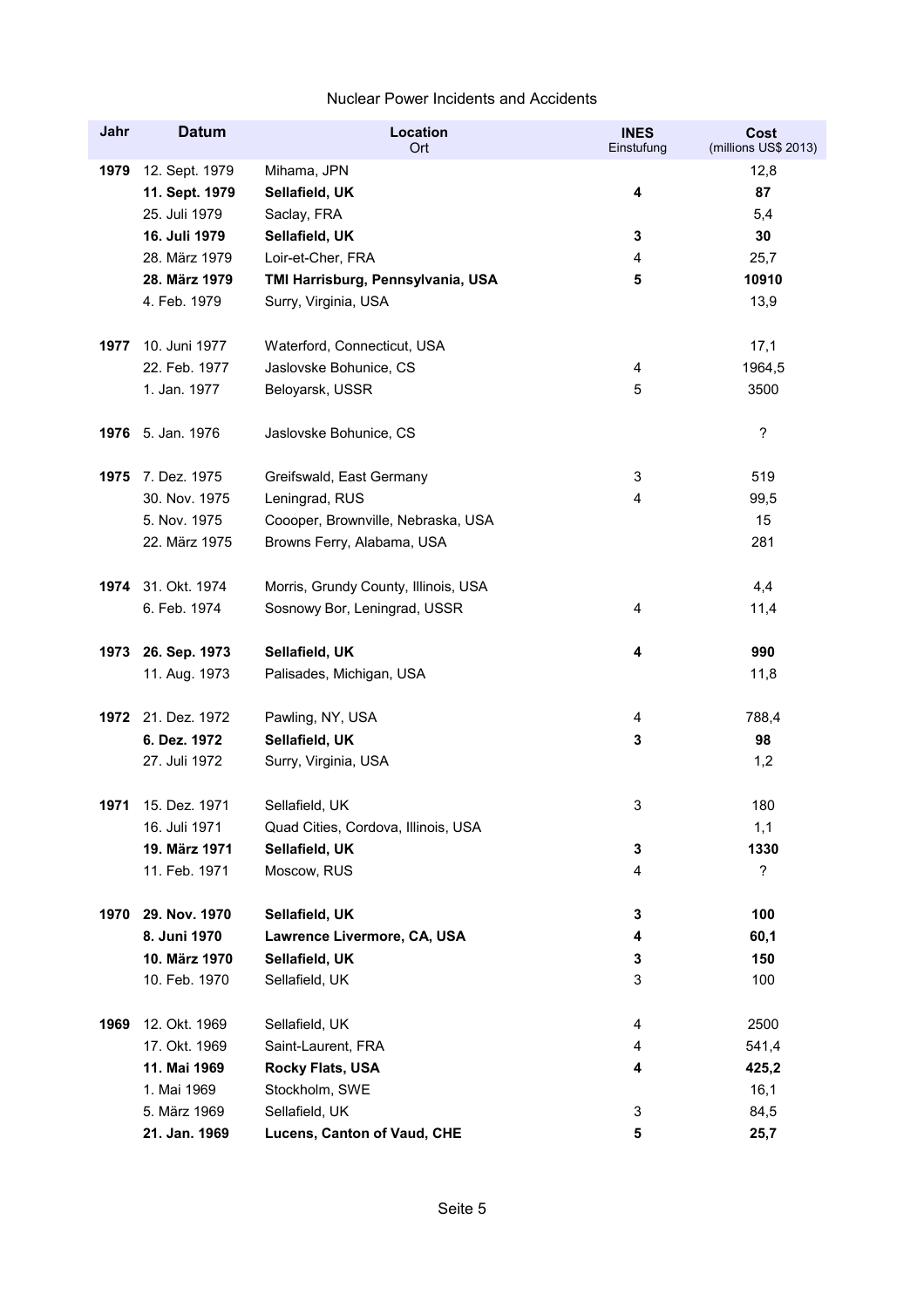| Jahr | <b>Datum</b>       | Location<br>Ort                     | <b>INES</b><br>Einstufung | Cost<br>(millions US\$ 2013) |
|------|--------------------|-------------------------------------|---------------------------|------------------------------|
| 1968 | 1. Mai 1968        | Sellafield, UK                      | 4                         | 1900                         |
|      | 5. Apr. 1968       | Mayak, Chelyabinsk, USSR            | 5                         | ?                            |
|      | 1967 2. Mai 1967   | Dumfries and Galloway, Scotland, UK | 4                         | 89                           |
|      | 1. Mai 1967        | Chapelcross, UK                     | 4                         | 1100                         |
|      | 1. Apr. 1967       | Mayak, Chelyabinsk, USSR            | 5                         | $\boldsymbol{\mathsf{?}}$    |
| 1966 | 5. Okt. 1966       | Fermi-1, Newport, Michigan, USA     | 4                         | 23                           |
|      | 1965 20. Jan. 1965 | Lawrence Livermore, CA, USA         | 4                         | 6,1                          |
|      | 1964 23. Juli 1964 | Rhode Island, USA                   | 4                         | ?                            |
| 1961 | 19. Juni 1961      | Sellafield, UK                      | 3                         | 800                          |
|      | 3. Jan. 1961       | Idaho Falls, USA                    | 4                         | 26                           |
|      | 1960 4. März 1960  | Waltz Mill, USA                     | 4                         | 38                           |
| 1959 | 26. Juli 1959      | Simi Valley, California, USA        | 4                         | 38                           |
| 1958 | 30. Dez. 1958      | Los Alamos, New Mexico              |                           | $\ddot{\phantom{0}}$         |
|      | 15. Okt. 1958      | Vinca, YU                           | 4                         | ?                            |
|      | 24. Mai 1958       | Chalk River, Ontario, CAN           | 5                         | 78                           |
|      | 13. Apr. 1958      | Mayak, Chelyabinsk, USSR            |                           | ?                            |
| 1957 | 8. Okt. 1957       | Windscale, Sellafield, UK           | 5                         | 89,9                         |
|      | 29. Sept. 1957     | Mayak, Kyshtym, Chelyabinsk, USSR   | 6                         | 1733,4                       |
|      | 11. Sept. 1957     | <b>Rocky Flats, USA</b>             | 5                         | 8189                         |
| 1955 | 8. Dez. 1955       | Sellafield, UK                      | 3                         | 1300                         |
|      | 29. Nov. 1955      | Idaho Falls, Idaho, USA             | 4                         | 1500                         |
|      | 14. Jul. 1955      | Sellafield, UK                      | 3                         | 2900                         |
|      | 25. März 1955      | Sellafield, UK                      | 4                         | 4400                         |
| 1952 | 12. Dez. 1952      | Chalk River, Ontario, CAN           |                           | 53                           |
| 1949 | 2. Dez. 1949       | Hanford, "Green Run", USA           | 4                         | 1100                         |
|      | 1946 21. Mai 1946  | Los Alamos, NM, USA                 |                           | ?                            |
|      | 1945 21. Aug. 1945 | Los Alamos, NM, USA                 |                           | ?                            |

Daten aus verschiedenen Quellen (siehe unten) habe ich zusammengeführt und diese PDF-Datei erstellt.